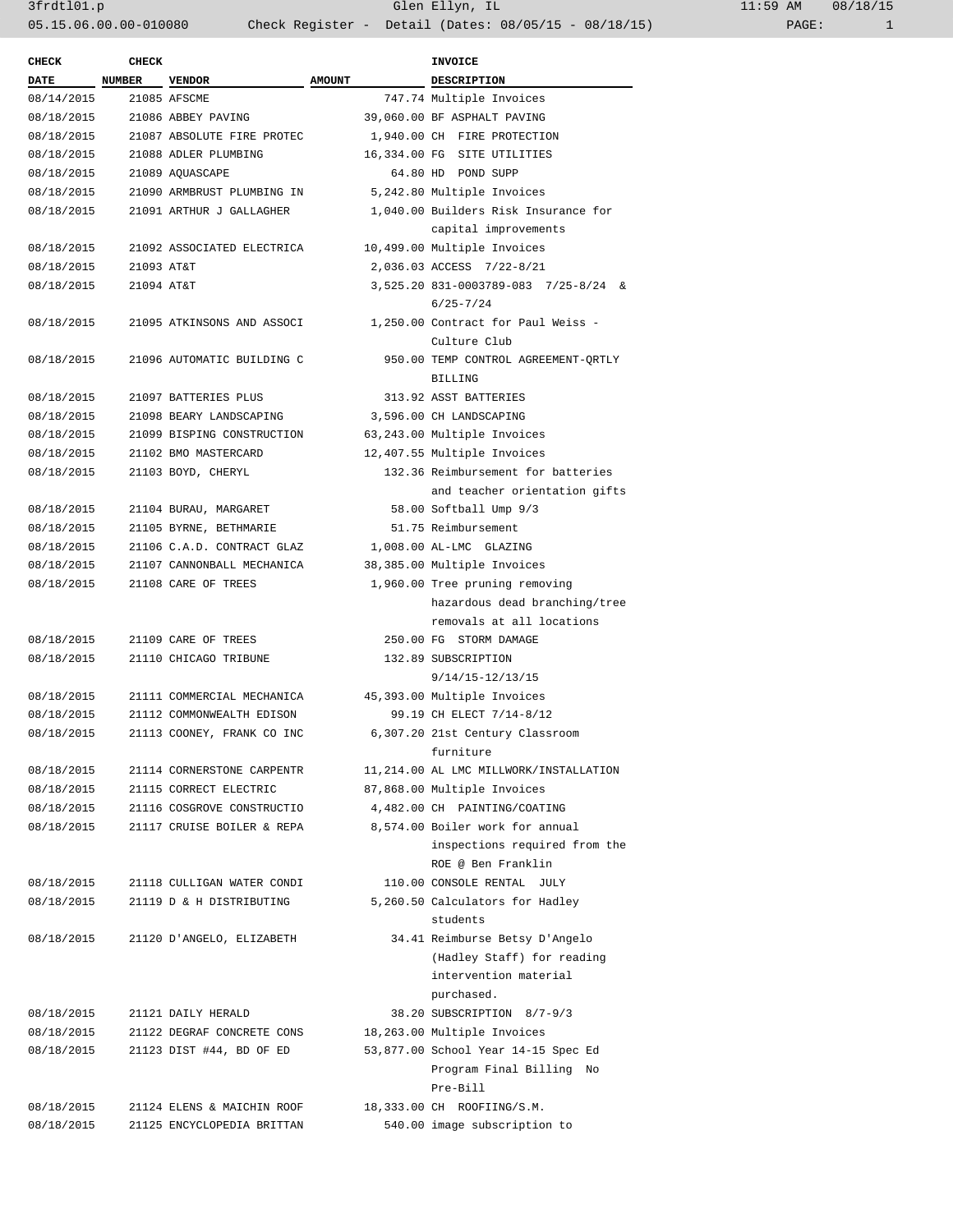3frdtl01.p Glen Ellyn, IL 11:59 AM 08/18/15 05.15.06.00.00-010080 Check Register - Detail (Dates: 08/05/15 - 08/18/15) PAGE: 2

| <b>CHECK</b> | <b>CHECK</b>  |                            |               | <b>INVOICE</b>                          |
|--------------|---------------|----------------------------|---------------|-----------------------------------------|
| <b>DATE</b>  | <b>NUMBER</b> | <b>VENDOR</b>              | <b>AMOUNT</b> | <b>DESCRIPTION</b>                      |
|              |               |                            |               | Brittanica Image Quest                  |
| 08/18/2015   |               | 21126 ESSENTRA             |               | 208.66 Teacher's Tape                   |
| 08/18/2015   |               | 21127 FGM ARCHITECTS-ENGIN |               | 7,913.25 GE GENERAL SERVICES 4/1 -      |
|              |               |                            |               | 4/30                                    |
| 08/18/2015   |               | 21128 FIRM SYSTEMS         |               | 414.00 Invoice #0988792-IN              |
|              |               |                            |               | Fingerprinting for 9 people.            |
| 08/18/2015   |               | 21129 FIVE STAR PAINTING   |               | 9,852.48 Painting completed throughout  |
|              |               |                            |               | the entire school, hallway              |
|              |               |                            |               | walls & classrooms where                |
|              |               |                            |               | paint was peeling                       |
| 08/18/2015   |               | 21130 FOLLETT SCHOOL SOLUT |               | 903.41 Multiple Invoices                |
| 08/18/2015   |               | 21131 FOX VALLEY FIRE & SA | 378.85 CSO    | ANNL<br>PM FIRE                         |
|              |               |                            |               | EXTINGHISHER                            |
| 08/18/2015   | 21132 FQC     |                            |               | 77,803.00 Multiple Invoices             |
|              |               |                            |               |                                         |
| 08/18/2015   |               | 21133 GRAINGER INC, W W    |               | 736.00 Hadley Science Goggles           |
| 08/18/2015   |               | 21134 GRAYBAR ELECTRIC CO  |               | 617.40 Multiple Invoices                |
| 08/18/2015   |               | 21135 GREEN DEMOLITION CON |               | 13,374.00 CH PHASE III DEMOLITION       |
| 08/18/2015   |               | 21136 Hadley Junior High S |               | 250.00 Manteno Softball Tourney         |
|              |               |                            |               | entry fee                               |
| 08/18/2015   |               | 21137 HALDEMAN-HOMME       |               | 28,905.00 Refinish/repair gym floors at |
|              |               |                            |               | Hadley Jr High School as per            |
|              |               |                            |               | bid dated $3/26/2015$                   |
| 08/18/2015   |               | 21138 HOUGHTON MIFFLING RE |               | 5,468.45 Multiple Invoices              |
| 08/18/2015   |               | 21139 HOUSE OF GRAPHICS    |               | 3,094.79 Multiple Invoices              |
| 08/18/2015   |               | 21140 HUFCOR INC dba HUFCO |               | 18,850.00 FG OPERABLE PARTITIONS        |
| 08/18/2015   |               | 21142 IAASE                |               | 430.00 Multiple Invoices                |
| 08/18/2015   |               | 21143 ICE MOUNTAIN SPRING  |               | 9.96 FG JULY WATER                      |
| 08/18/2015   |               | 21144 IDENTITRONICS C/O BA |               | 1,064.33 Multiple Invoices              |
| 08/18/2015   |               | 21145 ILLINOIS ASSN OF SCH |               | 275.00 SB 7 Performance Rankings        |
|              |               |                            |               | File tool (Annual                       |
|              |               |                            |               | License-FY2015) Please make             |
|              |               |                            |               | checks payable to IASA, 2648            |
|              |               |                            |               | Beechler Ct., Springfield, IL           |
|              |               |                            |               | 62703-7305                              |
| 08/18/2015   |               | 21146 ILLINOIS DEPT EMPLOY |               | 2,415.00 Unemployment benefits from     |
|              |               |                            |               | 04/01/15-06/30/15                       |
| 08/18/2015   |               | 21147 ILLINOIS CENTRAL SCH |               | 4,344.84 JULY TRANSPORTATION            |
| 08/18/2015   |               | 21148 J HAMILTON ELECTRIC  |               | 6,840.00 CH III ELECTRICAL/LOW          |
|              |               |                            |               | VOLTAGE                                 |
| 08/18/2015   |               | 21149 JC HARRIS & SONS INC |               | 3,861.00 FG CARPENTRY/DRYWALL/MISC      |
|              |               |                            |               | SPECIAL                                 |
| 08/18/2015   |               | 21150 JENSEN'S PLUMBING &  |               | 2,115.00 AL LMC HVAC                    |
| 08/18/2015   |               | 21151 JUST RITE ACOUSTICS  |               | 43,120.00 Multiple Invoices             |
| 08/18/2015   |               | 21152 LA FORCE             |               | 17,670.00 CH H.MTL/WD.DOORS/F.HARDWARE  |
| 08/18/2015   |               | 21153 LOWERY MCDONNELL     |               | 61,804.31 Multiple Invoices             |
| 08/18/2015   |               | 21154 MACNEAL SCHOOL       |               | 6,503.36 ESY Tuition for D41 Student -  |
|              |               |                            |               | Invoice #13249                          |
| 08/18/2015   |               | 21155 MAESTRO, JOE         |               | 116.00 Softball ump 8/28                |
| 08/18/2015   |               | 21156 MAESTRO, JOE         |               | 58.00 Softball Ump 9/1                  |
| 08/18/2015   |               | 21157 MAESTRO, JOE         |               | 58.00 Softball Ump 9/3                  |
| 08/18/2015   |               | 21158 MAIL N STUFF         |               | 19.15 POSTAGE                           |
| 08/18/2015   |               | 21159 MASTER LOCK          |               | 1,383.00 Hadley Student Locks quantity  |
|              |               |                            |               | 300 A400K-424                           |
| 08/18/2015   |               | 21160 MAXIM HEALTHCARE SER |               | 907.50 Multiple Invoices                |
|              |               | 21161 MAY DECORATING II I  |               | 5,231.00 Multiple Invoices              |
| 08/18/2015   |               |                            |               |                                         |
| 08/18/2015   |               | 21162 MAYWOOD, MINNIE      |               | 170.00 Reimburse Minnie Maywood -       |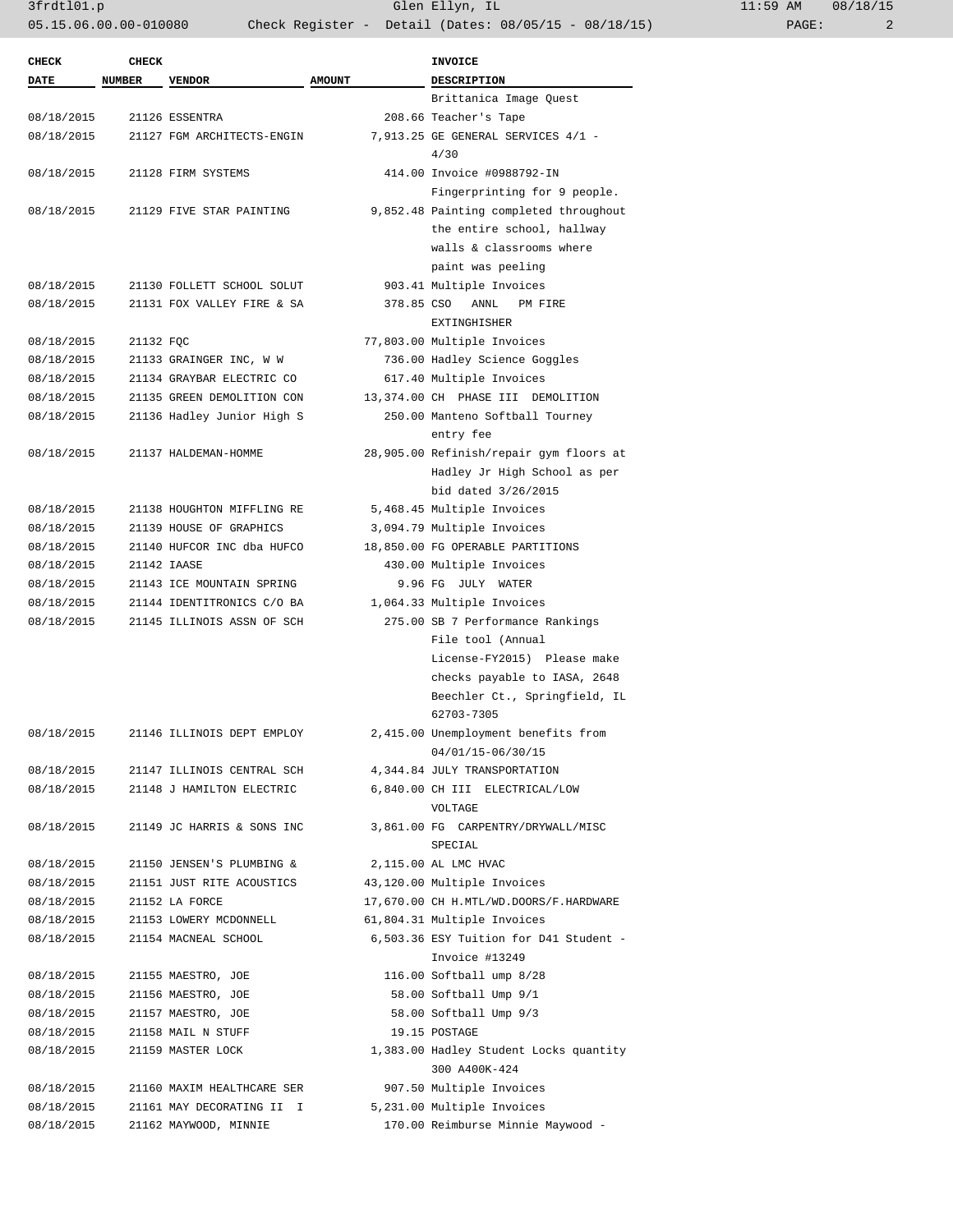| <b>CHECK</b> | <b>CHECK</b>  |                            |               | <b>INVOICE</b>                                                                 |
|--------------|---------------|----------------------------|---------------|--------------------------------------------------------------------------------|
| <b>DATE</b>  | <b>NUMBER</b> | <b>VENDOR</b>              | <b>AMOUNT</b> | <b>DESCRIPTION</b>                                                             |
|              |               |                            |               | Resource Teacher - Churchill                                                   |
|              |               |                            |               | School Wilson Starter Kit                                                      |
|              |               |                            |               | Purchased at Workshop in July                                                  |
|              |               |                            |               | for Churchill School                                                           |
| 08/18/2015   |               | 21163 MCHENRY GLASS & MIRR |               | 25,340.00 Multiple Invoices                                                    |
| 08/18/2015   |               | 21164 MEAD, MARSHA         |               | 18.00 Refund for calculator and                                                |
|              |               |                            |               | lock - already owned (Morgan<br>Mead)                                          |
| 08/18/2015   |               | 21165 MENARDS              |               | 71.79 ASST SUPP                                                                |
| 08/18/2015   |               | 21166 METRO PROFESSIONAL P |               | 2,558.29 Multiple Invoices                                                     |
| 08/18/2015   |               | 21167 MIDAMERICAN ENERGY   |               | 21,359.37 Multiple Invoices                                                    |
| 08/18/2015   |               | 21168 MPZ MASONRY INC      |               | 14,254.00 AL MASONRY                                                           |
| 08/18/2015   |               | 21169 NELSON FIRE PROTECTI |               | 1,899.00 AL LMC FIRE PROTECTION                                                |
| 08/18/2015   |               | 21170 NORTHERN ILLINOIS GA |               | 1,024.77 Multiple Invoices                                                     |
| 08/18/2015   |               | 21171 OFFICE DEPOT         |               | 866.32 Multiple Invoices                                                       |
| 08/18/2015   |               | 21172 OLIVE GROVE LANDSCAP |               | 19,108.38 Multiple Invoices                                                    |
| 08/18/2015   |               | 21173 ORKIN LLC            |               | 1,132.73 Multiple Invoices                                                     |
| 08/18/2015   |               | 21174 PARKLAND PREPARATORY |               | 17,572.14 ESY Tuition for four D41                                             |
|              |               |                            |               | Students Invoice #1215                                                         |
| 08/18/2015   |               | 21175 PARKWAY FORMING      |               | 13,463.00 Multiple Invoices                                                    |
| 08/18/2015   |               | 21176 PATEL, SEJAL         |               | 149.10 Moving before school starts,                                            |
|              |               |                            |               | refund fees and lunch account                                                  |
| 08/18/2015   |               | 21177 PETRAMALE, MEGAN     |               | 35.54 REIMBURSE SPANISH SUMMER CAMP                                            |
|              |               |                            |               | SUPP                                                                           |
| 08/18/2015   |               | 21178 PORTER PIPE          |               | 26.68 INSULATING TAPE                                                          |
| 08/18/2015   |               | 21179 PPG ARCHITECTURAL FI |               | 303.75 PAINT AND ASST SUPP                                                     |
| 08/18/2015   |               | 21180 PREMIER              |               | 5,236.25 Multiple Invoices                                                     |
| 08/18/2015   |               | 21181 PROFESSIONAL PAVING  |               | 5,420.00 Multiple Invoices                                                     |
| 08/18/2015   |               | 21182 R B CONSTRUCTION     |               | 15,750.00 AL LMC CARPENTRY/DRYWALL                                             |
| 08/18/2015   |               | 21183 RAPTOR               |               | 2,400.00 Annual Renewal for Raptor<br>Service                                  |
| 08/18/2015   |               | 21184 RUSH, TRICIA         |               | 250.00 supplemental entertainment<br>for board table at Backyard<br><b>BBQ</b> |
| 08/18/2015   |               | 21185 SASED                |               | 5,062.85 Final HI Tuition Bill for D41<br>Student Invoice #1001500820          |
| 08/18/2015   |               | 21186 SCHINDLER, JIM       |               | 116.00 Softball ump 8/28                                                       |
| 08/18/2015   |               | 21187 SCHOLASTIC INC       |               | 897.00 Professional Development                                                |
| 08/18/2015   |               | 21188 SCHOOL SPECIALTY     |               | 1,295.30 Multiple Invoices                                                     |
| 08/18/2015   |               | 21189 SCHOOL TECHNOLOGY AS |               | 85.25 Printer ribbons lunch swipe<br>cards                                     |
| 08/18/2015   |               | 21190 SEAL OF ILLINOIS     |               | 9,086.28 Multiple Invoices                                                     |
| 08/18/2015   |               | 21191 SENTINEL TECHNOLOGIE |               | 2,704.00 TECH SUPPORT                                                          |
| 08/18/2015   |               | 21192 SHADEOLOGY LLC       |               | 7,506.00 CH WINDOW SHADES                                                      |
| 08/18/2015   |               | 21193 SHAW MEDIA           |               | 129.84 VEHICLE SALE NTOICE                                                     |
| 08/18/2015   |               | 21194 SIECK, KYLE          |               | 95.90 Softball Socks                                                           |
| 08/18/2015   |               | 21196 SOARING EAGLE ACADEM |               | 24,676.48 Multiple Invoices                                                    |
| 08/18/2015   |               | 21197 SOUKUP'S HARDWARE &  |               | 599.00 Purchase replacement                                                    |
|              |               |                            |               | refrigerator for Churchill<br>Kitchen                                          |
| 08/18/2015   |               | 21198 STEMPLE, SCOTT       |               | 58.00 Softball Ump 9/1                                                         |
| 08/18/2015   |               | 21199 TERRACON             |               | 2,010.00 Multiple Invoices                                                     |
| 08/18/2015   |               | 21200 THE OMNI GROUP       |               | 34.50 403(b) administration                                                    |
| 08/18/2015   |               | 21201 TIGERDIRECT.COM      |               | 32,566.00 Multiple Invoices                                                    |
| 08/18/2015   |               | 21202 TSI COMMERCIAL FLOOR |               | 48,204.00 Multiple Invoices                                                    |
| 08/18/2015   |               | 21203 UNISOURCE WORLDWIDE  |               | 3,631.20 Multiple Invoices                                                     |
|              |               |                            |               |                                                                                |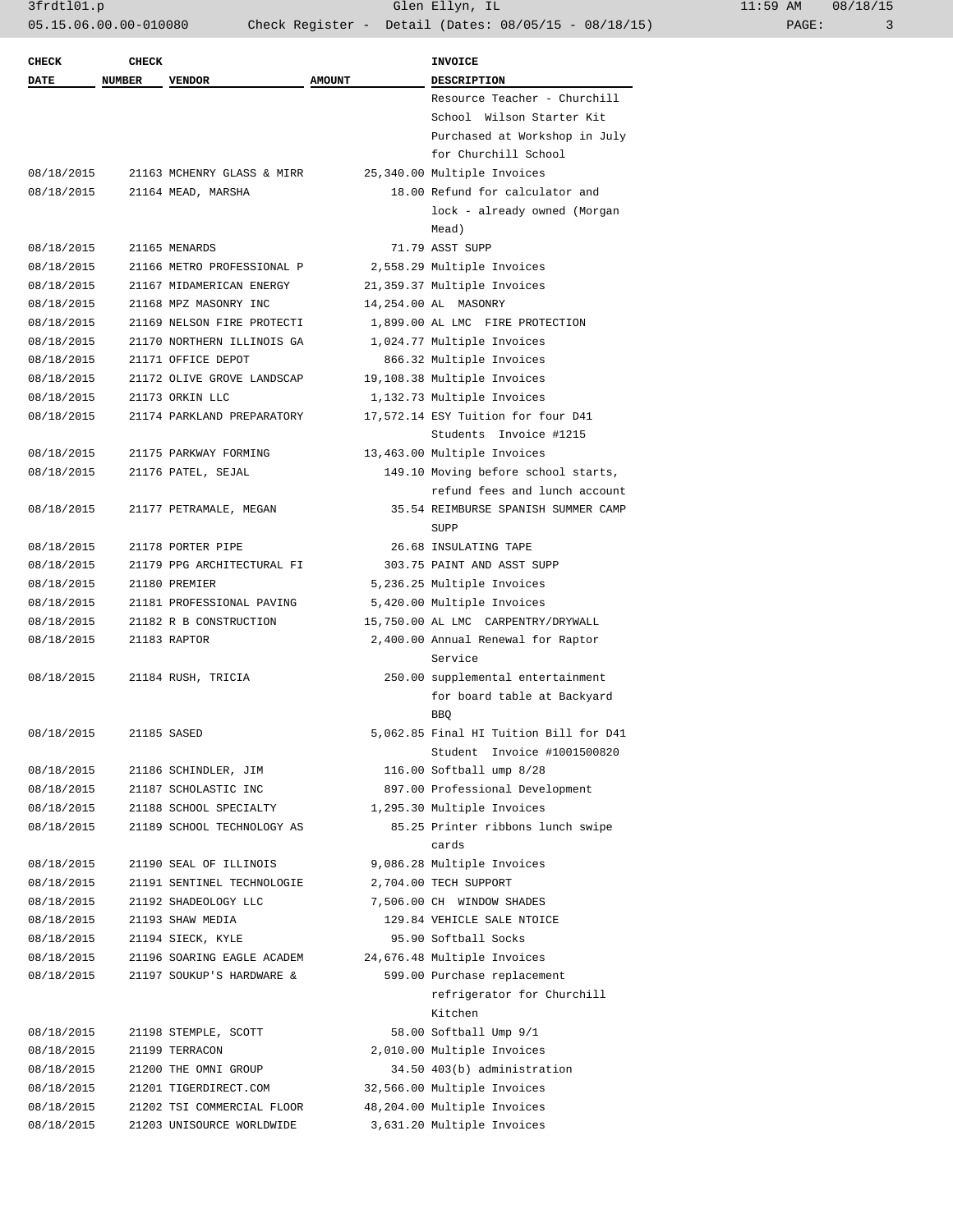| CHECK                          | CHECK         |                                           |               | INVOICE                             |
|--------------------------------|---------------|-------------------------------------------|---------------|-------------------------------------|
| DATE                           | <b>NUMBER</b> | <b>VENDOR</b>                             | <b>AMOUNT</b> | <b>DESCRIPTION</b>                  |
| 08/18/2015                     |               | 21204 VALOR TECHNOLOGIES I                |               | 10,275.00 Multiple Invoices         |
| 08/18/2015                     |               | 21205 VANGUARD ENERGY SERV                |               | 213.84 GAS 7/1-31                   |
|                                |               | 08/18/2015 21206 VARIDESK LLC             |               | 570.00 Small Equipment - Computer   |
|                                |               |                                           |               | Desk                                |
|                                |               |                                           |               |                                     |
| 08/18/2015                     |               | 21207 VERIZON WIRELESS                    |               | 593.13 CELL PHONES 6/27-7/26        |
| 08/18/2015                     |               | 21208 VILLAGE OF GLEN ELLY                |               | 1,726.89 Multiple Invoices          |
| 08/18/2015                     |               | 21209 VORTEX COMMERCIAL FL                |               | 17,995.00 AL LMC FLOORING           |
| 08/18/2015                     |               | 21210 WASTE MANAGEMENT WES                |               | 3,696.01 Multiple Invoices          |
| 08/18/2015                     |               | 21211 WM H SADLIER INC                    |               | 1,193.08 Sadlier Teacher & Student  |
|                                |               |                                           |               | Resources for Hadley                |
|                                |               | 08/14/2015 201500016 ILLINOIS DEPT OF REV |               | 21,844.60 Multiple Invoices         |
|                                |               | 08/14/2015 201500017 INTERNAL REV SERVICE |               | 112,146.07 Multiple Invoices        |
| 08/14/2015 201500020 WAGEWORKS |               |                                           |               | 4,075.19 Multiple Invoices          |
|                                |               | 08/14/2015 201500021 THE OMNI GROUP       |               | 18,644.15 Multiple Invoices         |
|                                |               | 08/14/2015 201500022 EXPERT PAY           |               | 821.83 Multiple Invoices            |
|                                |               | 08/07/2015 201500153 EFLEX GROUP          |               | 447.12 HRA - administration fees    |
|                                |               |                                           |               | August 2015                         |
| 08/07/2015 201500154 T H I S   |               |                                           |               | 5,790.59 THIS fund payment - August |
|                                |               |                                           |               | 2015                                |
| 08/14/2015 201500169 T H I S   |               |                                           |               | 1,492.62 Multiple Invoices          |
|                                |               | 08/14/2015 201500170 TEACHERS RETIREMENT  |               | 8,801.30 Multiple Invoices          |
|                                |               |                                           |               |                                     |

Totals for checks 1,289,109.41